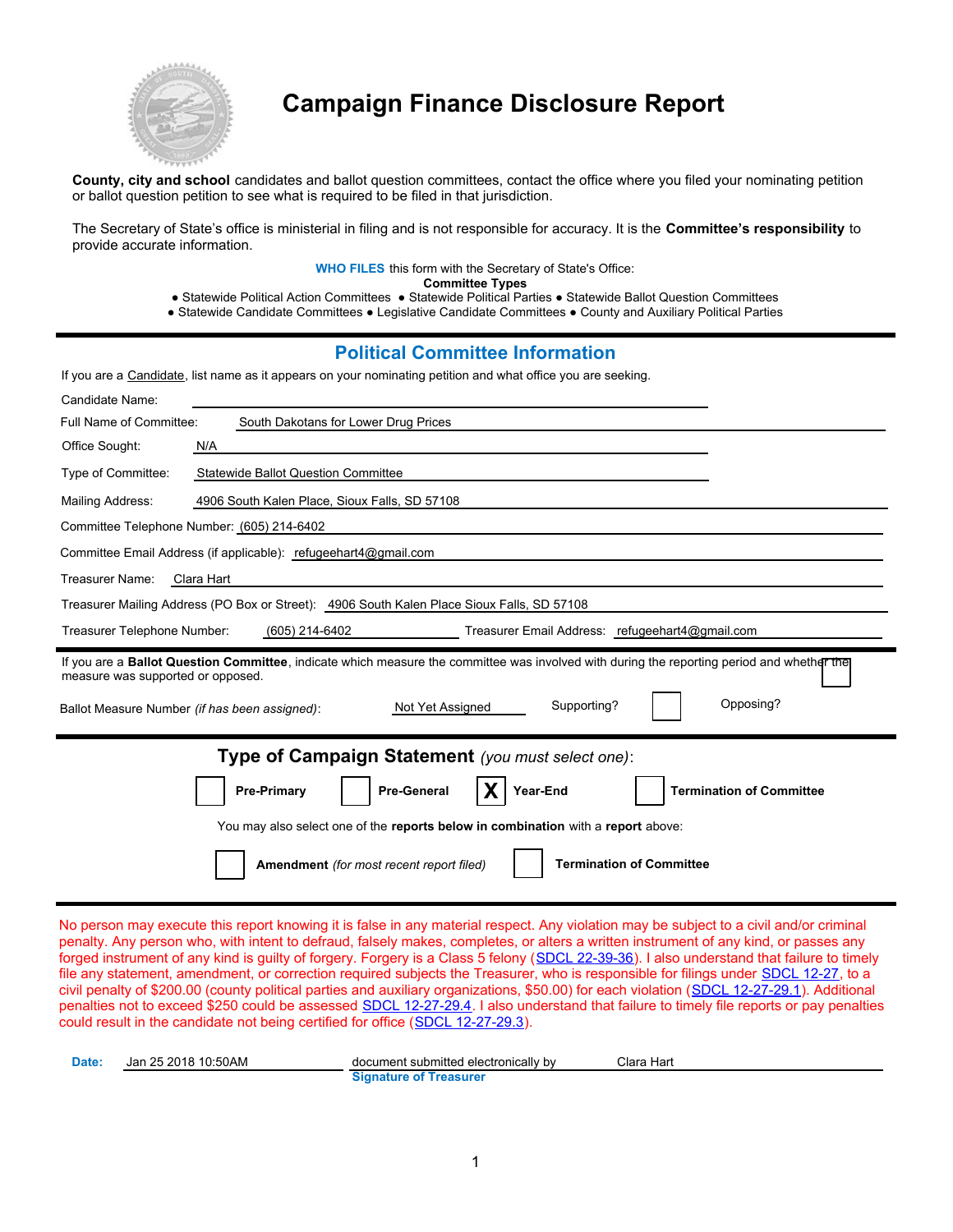## **INCOME**

### **Direct Contributions from Individuals**

This section reports all contributions from individuals, including family members. If a family member contribution is over the limit for an individual (there are no limits on family member contributions), please make sure to designate next to the Contributor name that they are a family member. (SDCL 12-27-7 & 12-27-8)

| Unitemized Direct Contributions from Individuals                                                |        |
|-------------------------------------------------------------------------------------------------|--------|
| This is the sum of all contributions of \$100.00 or less from individuals. (SDCL 12-27-24 (11)) | Amount |
| TOTAL of all Unitemized Direct Contributions from Individuals: 5                                | \$0.00 |

#### **Itemized Direct Contributions from Individuals**

*Enter all itemized contributions of more than \$100.00 in the aggregate from each individual below (SDCL 12-27-24 (12)).*

**Example:** Joe gave \$50.00 in a previous reporting period and gave \$100.00 in this reporting period so his contributions are now required to be Itemized since his total amount contributed in the calendar year is more than \$100.00. His calendar year aggregate amount is now \$150.00. For this example \$100.00 would be disclosed.

| <b>Contributor Name</b> | Mailing Address (Street or PO Box, City, State, Zip Code)           | City, State, Zip Code | Amount |
|-------------------------|---------------------------------------------------------------------|-----------------------|--------|
|                         |                                                                     |                       | \$0.00 |
|                         | <b>TOTAL of all Itemized Direct Contributions from Individuals:</b> |                       |        |

| <b>LOANS MADE TO THIS COMMITTEE (SDCL 12-27-24 (18))</b>                                            |                                                                     |        |  |
|-----------------------------------------------------------------------------------------------------|---------------------------------------------------------------------|--------|--|
| Mailing Address (Street or PO Box, City, State, Zip Code)<br><b>Loan Contributor Name</b><br>Amount |                                                                     |        |  |
|                                                                                                     |                                                                     | \$0.00 |  |
|                                                                                                     | <b>TOTAL of all Itemized Direct Contributions from Individuals:</b> | \$0.00 |  |

#### **Direct Contributions from Entities**

**ALL political committees may receive direct contributions from entities** (SDCL 12-27-7, 8, 9, 10, and 18) An entity is defined as any organized or unorganized association, business corporation, limited liability company, nonprofit corporation, limited liability partnership, limited liability limited partnership, limited partnership, partnership, cooperative, trust except for a trust account representing or containing only a contributor's personal funds, business trust, association, club, labor union, or collective bargaining organization; any local, state or national organization to which a labor organization pays membership or per capita fees, based upon its affiliation and membership; any trade or professional association that receives its funds from membership dues or service fees, whether organized inside or outside the state; any other entity of any kind, except a natural person that is, has been, or could be recognized by law; or any group of persons acting in concert that is not defined as a political committee in this chapter except, an entity is not a candidate, a public office holder, or a political committee.

**\***If you are a **ballot question committee**, which received a contribution from an entity, you must include with this report the **Ballot Question Contribution Statement** you received from the entity.

| <b>Entity name</b>                                               | <b>Mailing Address</b> (Street or PO Box) | <b>City, State and Zip Code</b> | Amount      |
|------------------------------------------------------------------|-------------------------------------------|---------------------------------|-------------|
| AIDS Healthcare Foundation                                       | 6255 W Sunset Blvd                        | Los Angeles, CA 90028           | \$50,000.00 |
| <b>TOTAL of all Itemized Direct Contributions from Entities:</b> |                                           |                                 | \$50,000.00 |

### **Direct Contributions from Political Parties**

A political party is defined by SDCL 12-27-1 (19). All contributions from Political Parties must be entered as a separate item, listing the required information below.

| Political Party name                                              | <b>Mailing Address</b> (Street or PO Box) | City, State and Zip Code | Amount |
|-------------------------------------------------------------------|-------------------------------------------|--------------------------|--------|
|                                                                   |                                           |                          | \$0.00 |
| TOTAL of all Itemized Direct Contributions from Political Parties |                                           | \$0.00                   |        |

### **Direct Contributions from In-State Political Action Committees**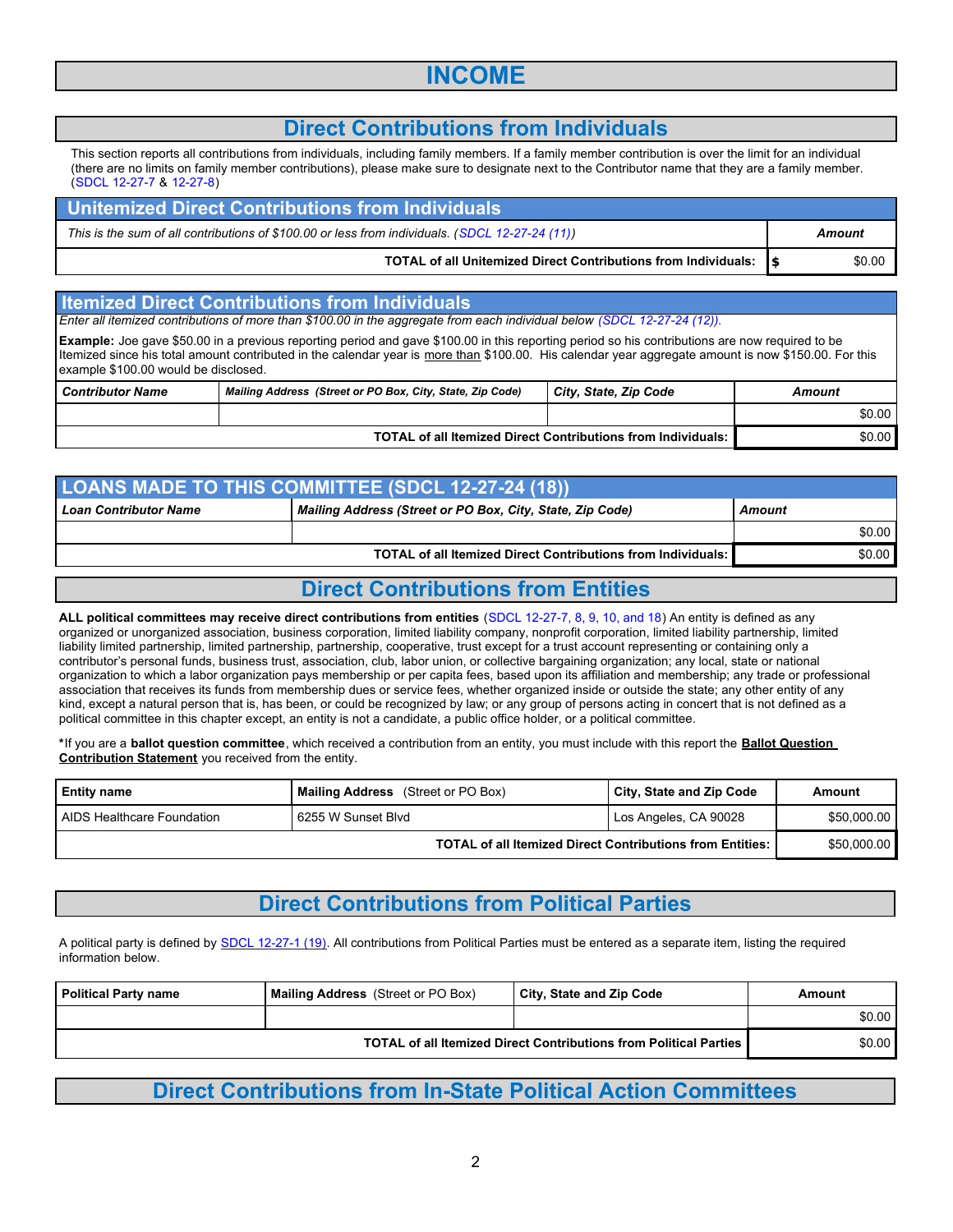A political action committee (PAC) is defined by SDCL 12-27-1 (17). All contributions from In-State Political Action Committees must be entered as a separate item listing the required information below.

| l In-State PAC name | <b>Mailing Address</b> (Street or PO Box)                                               | City, State and Zip Code | Amount |
|---------------------|-----------------------------------------------------------------------------------------|--------------------------|--------|
|                     |                                                                                         |                          | \$0.00 |
|                     | TOTAL of all Itemized Direct Contributions from In-State Political Action Committees: I |                          | \$0.00 |

#### **Direct Contributions from Out-of-State or Federal Political Action Committees**

All contributions must be itemized separately and include the PAC name and mailing address and also the name and website address of the filing office where the PAC regularly files their campaign finance report(s).

**Examples:** *Filing Office Name* = Federal Election Commission (FEC) and **Filing Website Address** = FEC.gov

| l Out-of-State or Federal<br>l PAC Name                                                              | <b>Mailing Address</b> (Street or PO Box,<br>City, State, Zip Code) | <b>Filing Office Name</b> | <b>Filing Website Address</b> | Amount |
|------------------------------------------------------------------------------------------------------|---------------------------------------------------------------------|---------------------------|-------------------------------|--------|
|                                                                                                      |                                                                     |                           |                               | \$0.00 |
| TOTAL of all Itemized Direct contributions from Out-of-State or Federal Political Action Committees: |                                                                     |                           |                               |        |

#### **Direct Contributions from Ballot Question Committees**

A ballot question committee is defined by [\(SDCL 12-27-1 \(2\)\)](http://www.sdlegislature.gov/Statutes/Codified_Laws/DisplayStatute.aspx?Type=Statute&Statute=12-27-1). All contributions from Ballot Question Committees must be entered as a separate item listing the required information below.

| <b>Ballot Question Committee Name</b> | <b>Mailing Address</b> (Street or PO Box)                                          | City, State, Zip | Amount |
|---------------------------------------|------------------------------------------------------------------------------------|------------------|--------|
|                                       |                                                                                    |                  | \$0.00 |
|                                       | <b>TOTAL of all Itemized Direct Contributions from Ballot Question Committees:</b> |                  | \$0.00 |

### **Direct Contributions from Candidate Committees**

A candidate committee is defined by SDCL 12-27-1 (3). All contributions from Candidate Committees must be entered as a separate item listing the required information below.

| ⊦ Candidate Committee name                                            | <b>Mailing Address</b> (Street or PO Box) | City, State and Zip Code | Amount |
|-----------------------------------------------------------------------|-------------------------------------------|--------------------------|--------|
|                                                                       |                                           |                          | \$0.00 |
| TOTAL of all Itemized Direct Contributions from Candidate Committees: |                                           | \$0.00                   |        |

#### **Other Income**

This section reports all income received from any refunds, rebates, interest earned, sale of property, or other income which is not a direct contribution, during this reporting period. SDCL 12-27-24 (16)

| <b>Source of Income</b> | <b>Description</b>                | Amount |
|-------------------------|-----------------------------------|--------|
|                         |                                   | \$0.00 |
|                         | <b>TOTAL of all Other Income:</b> | \$0.00 |

#### **Donated Goods or Services**

A donated good or service is defined as a good or service provided at no charge or for less than its fair market value. The term does not include the value of services provided by a person as a volunteer for or on behalf of any candidate or political committee, including the free or discounted use of the volunteer's residence or office. (SDCL 12-27-1 (12))

| Name and Mailing Address (Street or PO Box, City, State, Zip Code) | <b>Description</b>                            | Amount |
|--------------------------------------------------------------------|-----------------------------------------------|--------|
|                                                                    |                                               | \$0.00 |
|                                                                    | <b>TOTAL of all Donated Goods or Services</b> | \$0.00 |

## **Establishing and Administering Committee/Solicitation Costs**

List a description and estimated value of funds or donations by an entity to its own political committee for establishing and administering the political committee and for any solicitation costs of the political committee. SDCL 12-27-24 (17)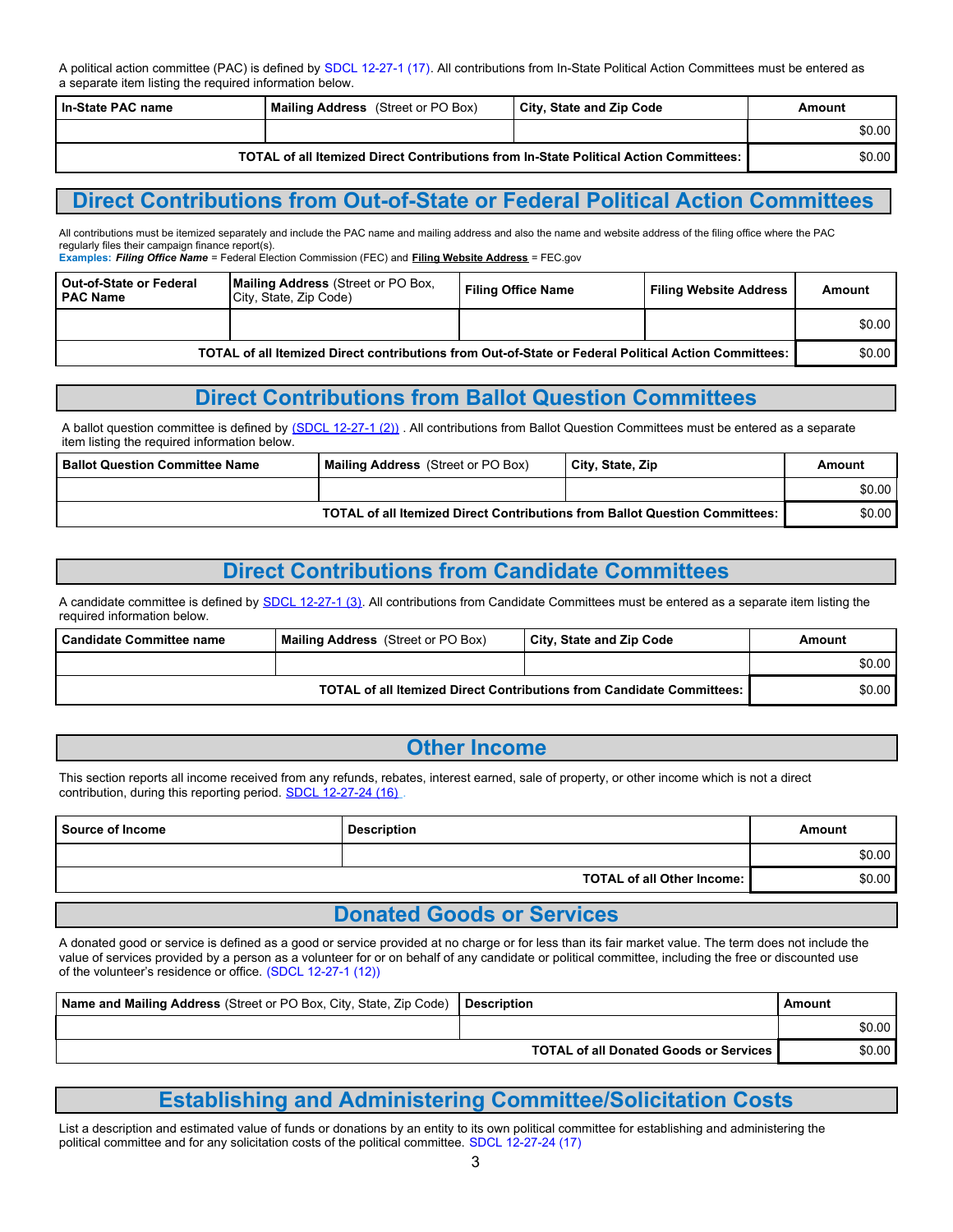| <b>Entity Name</b> | Categorical Description | Amount |
|--------------------|-------------------------|--------|
|                    |                         | \$0.00 |

## **EXPENDITURES**

This section reports expenses that the committee has incurred. Categories have been provided for reporting common expenses. All other expenses should be listed.

| <b>OPERATIONAL EXPENDITURES (SDCL 12-27-24 (20))</b>         |                                               |             |  |
|--------------------------------------------------------------|-----------------------------------------------|-------------|--|
| Miscellaneous Expense Category is Prohibited                 |                                               |             |  |
| <b>Categorical Description</b>                               | <b>Description</b>                            | Amount      |  |
| **Do not list Independent Communication Expenditures here.** |                                               |             |  |
| Consulting                                                   |                                               | \$40,000.00 |  |
|                                                              | <b>TOTAL of all Operational Expenditures:</b> | \$40,000.00 |  |

### **Contributions Made to Candidates and/or Committees**

This section reports all contributions that this committee has made to another candidate and/or committee.

| <b>Name of Candidate or Committee</b>                             | Amount |
|-------------------------------------------------------------------|--------|
|                                                                   | \$0.00 |
| TOTAL of all Contributions to Other Candidates and/or Committees: | \$0.00 |

### **Independent Communication Expenditures**

Lists the **NAME** of the candidate, public office holder, or ballot question related to the independent communication expenditure, the **AMOUNT SPENT** on each independent communication and a **DESCRIPTION** of the independent communication expenditure. (SDCL 12-27-24 (21))

SDCL 12-27-1 (11) **is the definition of Independent Communication Expenditure**: *an expenditure, including the payment of money or exchange of other valuable consideration or promise, made by a person, entity, or political committee for a communication concerning a candidate or a ballot question which is not made to, controlled by, coordinated with, requested by, or made upon consultation with that candidate, political committee or agent of a candidate or political committee.*

| Name Candidate, Public Office Holder or Ballot Question<br>Committee | <b>Description of Communication</b>                  | Amount |
|----------------------------------------------------------------------|------------------------------------------------------|--------|
|                                                                      |                                                      | \$0.00 |
|                                                                      | <b>TOTAL of all Expenditures for Communications:</b> | \$0.00 |

### **Donated Goods or Services to Candidates or Committees**

A donated good or service is defined as a good or service provided at no charge or for less than its fair market value. The term does not include the value of services provided by a person as a volunteer for or on behalf of any candidate or political committee, including the free or discounted use of the volunteer's residence or office. (SDCL 12-27-1 (12))

| <b>Name and Mailing Address</b> (Street or PO Box, City, State, Zip<br>Code) | <b>Description</b> | Amount |
|------------------------------------------------------------------------------|--------------------|--------|
|                                                                              |                    | \$0.00 |
| TOTAL amount of Donated Goods or Services to Candidates or Committees:       |                    | \$0.00 |